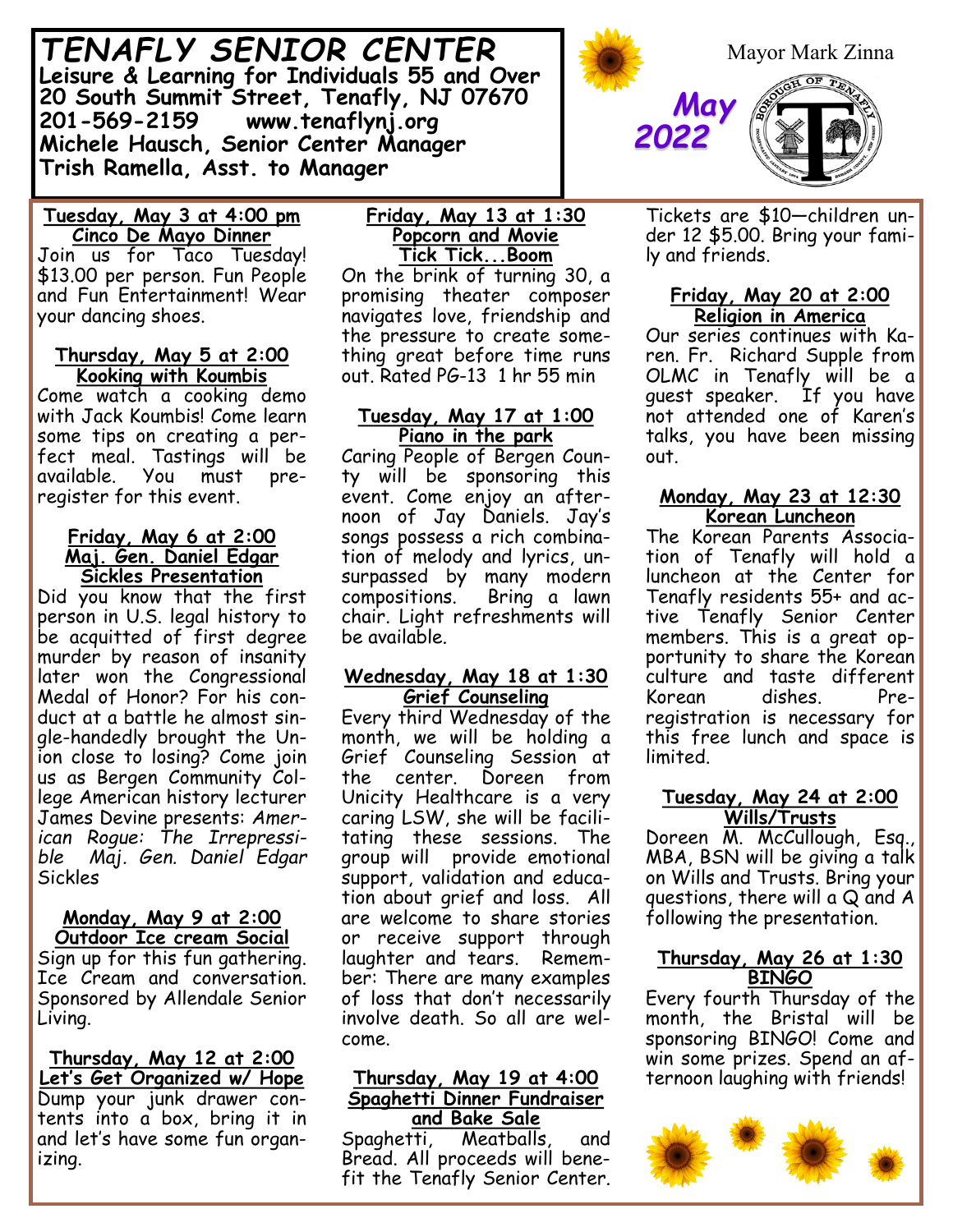| Monday                                                                                                                                                                                                                                 | Tuesday                                                                                                                                               | Wednesday                                                                                                                                                                                  |
|----------------------------------------------------------------------------------------------------------------------------------------------------------------------------------------------------------------------------------------|-------------------------------------------------------------------------------------------------------------------------------------------------------|--------------------------------------------------------------------------------------------------------------------------------------------------------------------------------------------|
| $\overline{c}$<br>10:00 Standing Pilates (H)<br>10:00 Bridge<br>10:30 Drawing*<br>11:00 Let's Get Moving<br>11:00 Exercise w/Susan (Zoom)<br>12:30 Line Dancing- Free<br>12:30 Yarners<br>1:00 Chinese Brush w/Jane (H)*               | 3<br>9:30 Watercolor w/ Dorrie*<br>10:00 Chair Yoga<br>11:15 Stretch w/ Stephen (H)<br>1:00 Canasta<br>4:00 CINCO DE MAYO<br><b>TACO TUESDAY!!!</b>   | 4<br>10:15 Qigong/Tai Chi<br>w/ Johanna<br>10:00 Bridge<br>10:30 Acrylic w/ Deirdre*<br>11:30 Zumba w/ Jane<br>1:00 Mahjong-American<br>2:00 Osteo Class w/ Ulli                           |
| 9<br>10:00 Bridge<br>10:00 Standing Pilates (H)<br>10:30 Drawing Class*<br>11:00 Let's Get Moving<br>11:00 Exercise w/Susan (Zoom)<br>12:30 Line Dancing-Free<br>12:30 Yarners<br>1:00 Chinese Brush w/ Jane*<br>2:00 ICE CREAM SOCIAL | 10<br>9:30 Watercolor w/ Dorrie*<br>10:00 Chair Yoga<br>1:00 Canasta<br>NO STEPHEN TODAY<br>HUNTERDON HILLS TRIP                                      | 11<br>10:15 Qigong/Tai Chi<br>w/ Johanna<br>10:00 Bridge<br>10:30 Acrylic w/ Deirdre*<br>11:30 Zumba w/ Jane<br>1:00 Mahjong-American<br>2:00 Osteo Class w/ Ulli                          |
| 16<br>10:00 Bridge<br>10:00 Standing Pilates (H)<br>10:30 Drawing Class*<br>11:00 Let's Get Moving<br>11:00 Exercise w/Susan (Zoom)<br>12:30 Line Dancing-Free<br>12:30 Yarners<br>1:00 Chinese Brush w/ Jane*                         | 17<br>9:30 Watercolor w/ Dorrie*<br>10:00 Chair Yoga<br>11:15 Stretch w/ Stephen (H)<br>1:00 Canasta<br>1:00 PIANO IN THE PARK                        | 18<br>10:15 Qigong/Tai Chi<br>w/ Johanna<br>10:00 Bridge<br>10:30 Acrylic w/ Deirdre*<br>11:30 Zumba w/ Jane<br>1:00 Mahjong-American<br>2:00 Osteo Class w/ Ulli<br>1:30 GRIEF COUNSELING |
| 23<br>9:30 Board Of Trustees Meeting<br>11:00 Bridge ( Late today)<br>10:00 Standing Pilates (H)<br>11:00 Exercise w/Susan (Zoom)<br>12:30 KOREAN LUNCHEON<br>NO CLASSES AFTER 11:00<br>No Drawing                                     | 24<br>9:30 Watercolor w/ Dorrie*<br>10:00 Chair Yoga<br>11:15 Stretch w/ Stephen (H)<br>1:00 Canasta<br>2:00 WILLS & TRUSTS<br>Last Will<br>Testament | 25<br>10:15 Qigong/Tai Chi<br>w/ Johanna<br>10:00 Bridge<br>10:30 Acrylic w/ Deirdre*<br>11:30 Zumba w/ Jane<br>1:00 Mahjong-American<br>2:00 Osteo Class w/ Ulli                          |
| 30<br><b>CENTER</b><br><b>CLOSED</b>                                                                                                                                                                                                   | <b>Blood Pressure</b><br><b>Screening</b><br>2nd and 4th<br>Monday of each<br>Month at 9:00                                                           | *class not included in<br>class fee                                                                                                                                                        |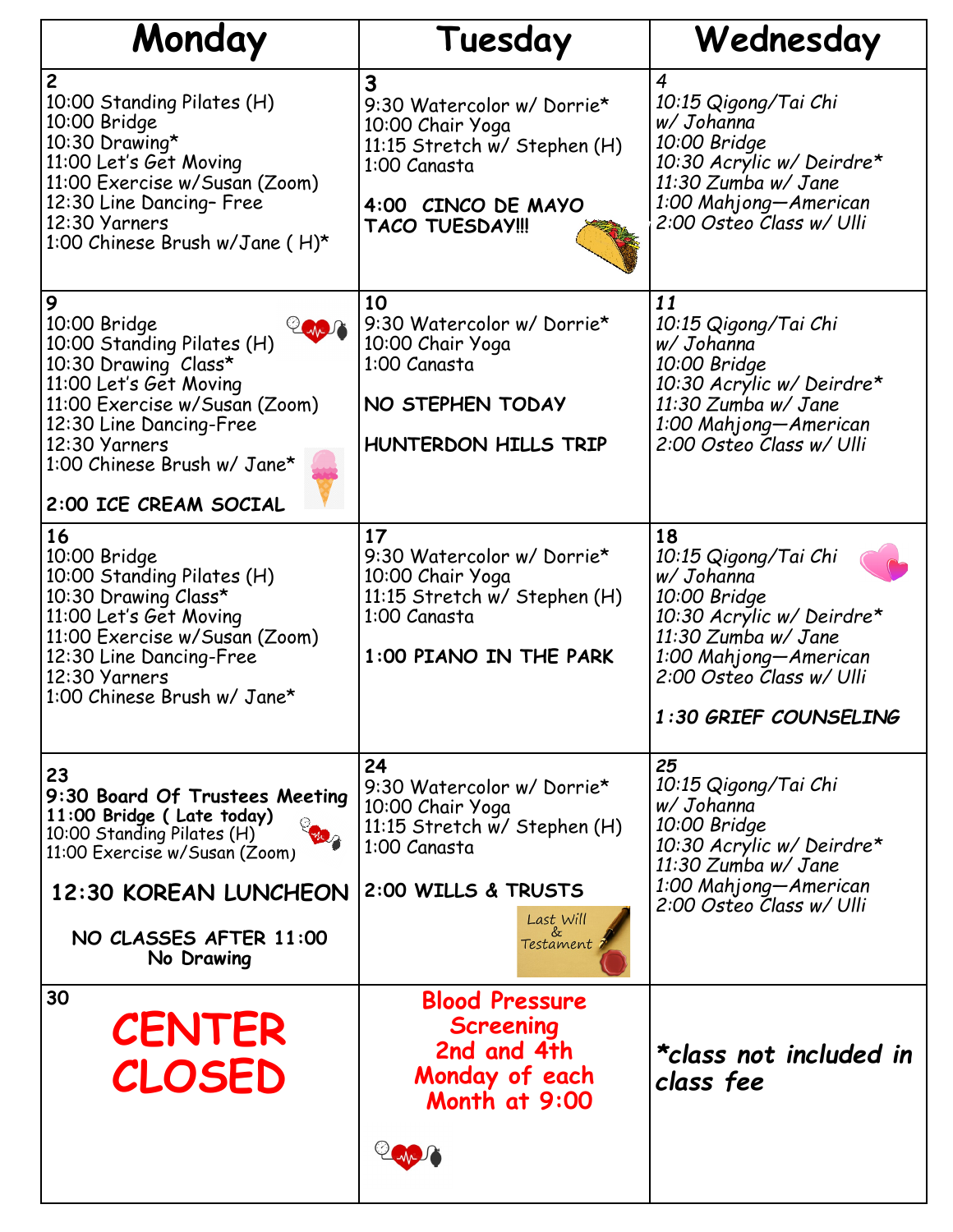| Thursday                                                                                                                                                                                                                           | Friday                                                                                                                                                                                                                     |                                                                                                                                                                      |
|------------------------------------------------------------------------------------------------------------------------------------------------------------------------------------------------------------------------------------|----------------------------------------------------------------------------------------------------------------------------------------------------------------------------------------------------------------------------|----------------------------------------------------------------------------------------------------------------------------------------------------------------------|
| 5<br>9:30 Folk Dancing*<br>11:30 QiGong w/Johanna<br>12:30 Chinese Tiles (Mahjong)<br>12:45 Tap with Jean*<br>6:00 Stretch w/ Stephen (Zoom<br>2:00 KOOKING WITH KOUMBIS<br>NO ART STUDIO                                          | 6<br>10:00 Standing Pilates (Zoom)<br>10:00 Stretch w/ Stephen<br>10:30 Watercolor w/ Deirdre*<br>11:00 ESL Class*<br>11:30 Zumba<br>1:00 Exercise w/ Susan (Zoom)<br>2:00 MAJ. GEN EDGAR<br><b>PRESENTATION</b>           | Thursday, May 26<br>at 10:30<br><b>Health Talk</b>                                                                                                                   |
| 12<br>9:30 Folk Dancing*<br>11:30 QiGong w/ Johanna<br>12:30 Chinese Tiles (Mahjong)<br>12:25 Tap with $Jean*$<br>1:30 Art Studio (Free time)<br>6:00 Stretch w/ Stephen (Zoom)<br>2:00 GET ORGANIZED                              | 13<br>10:00 Standing Pilates (Zoom)<br>10:00 Stretch w/ Stephen<br>10:30 Watercolor w/ Deirdre*<br>11:00 ESL Class*<br>11:30 Zumba<br>1:00 Exercise w/ Susan (Zoom)<br>1:30 MOVIE                                          | <b>TENAFLY</b><br><b>SENIOR BUS</b><br>For Tenafly<br>residents only<br>201-408-3625<br>CALL TO<br><b>SCHEDULE A RIDE!!</b>                                          |
| 19<br>9:30 Folk Dancing*<br>11:30 QiGong w/Johanna<br>12:30 Chinese Tiles (Mahjong)<br>12:45 Tap with Jean*<br>6:00 Stretch w/ Stephen (Zoom)<br>SPAGHETTI DINNER<br>AND BAKE SALE FUNDRAISER<br>NO ART STUDIO                     | 20<br>10:00 Standing Pilates (Zoom)<br>10:00 Stretch w/ Stephen<br>10:30 Watercolor w/ Deirdre*<br>11:00 ESL Class*<br>11:30 Zumba<br>1:00 Exercise w/ Susan (Zoom)<br>2:00 RELIGION IN<br><b>AMERICAN</b><br>$\mathbb{Q}$ | <b>Membership AND</b><br><b>Class Fee</b><br>Reminder<br>Membership fee of<br>will<br>\$25.00<br>help<br>maintain the ongo-<br>ing programs and                      |
| 26<br>9:30 Folk Dancing*<br>11:30 QiGong w/Johanna<br>12:30 Chinese Tiles (Mahjong)<br>12:45 Tap with $Jean^{\star}$<br>1:30 Art Studio (Free time)<br>6:00 Stretch w/ Stephen (Zoom)<br>10:30 Health Talk<br>Health<br>1:30 BINGO | 27<br>10:00 Standing Pilates (Zoom)<br>10:00 Stretch w/ Stephen<br>10:30 Watercolor w/ Deirdre*<br>11:00 ESL Class*<br>11:30 Zumba<br>1:00 Exercise w/ Susan (Zoom)                                                        | help with the con-<br>tinued success of<br>our center. Thank<br>you for your con-<br>tinued support.<br>If you have not<br>paid your \$65.00<br>class fee please so. |
| Note:<br>Please do not open, eat or use<br>anything in the kitchen that<br>does not belong to you. If you<br>need something, please ask.<br>If you make coffee-please re-<br>member to unplug the coffee<br>pot before you leave.  |                                                                                                                                                                                                                            |                                                                                                                                                                      |